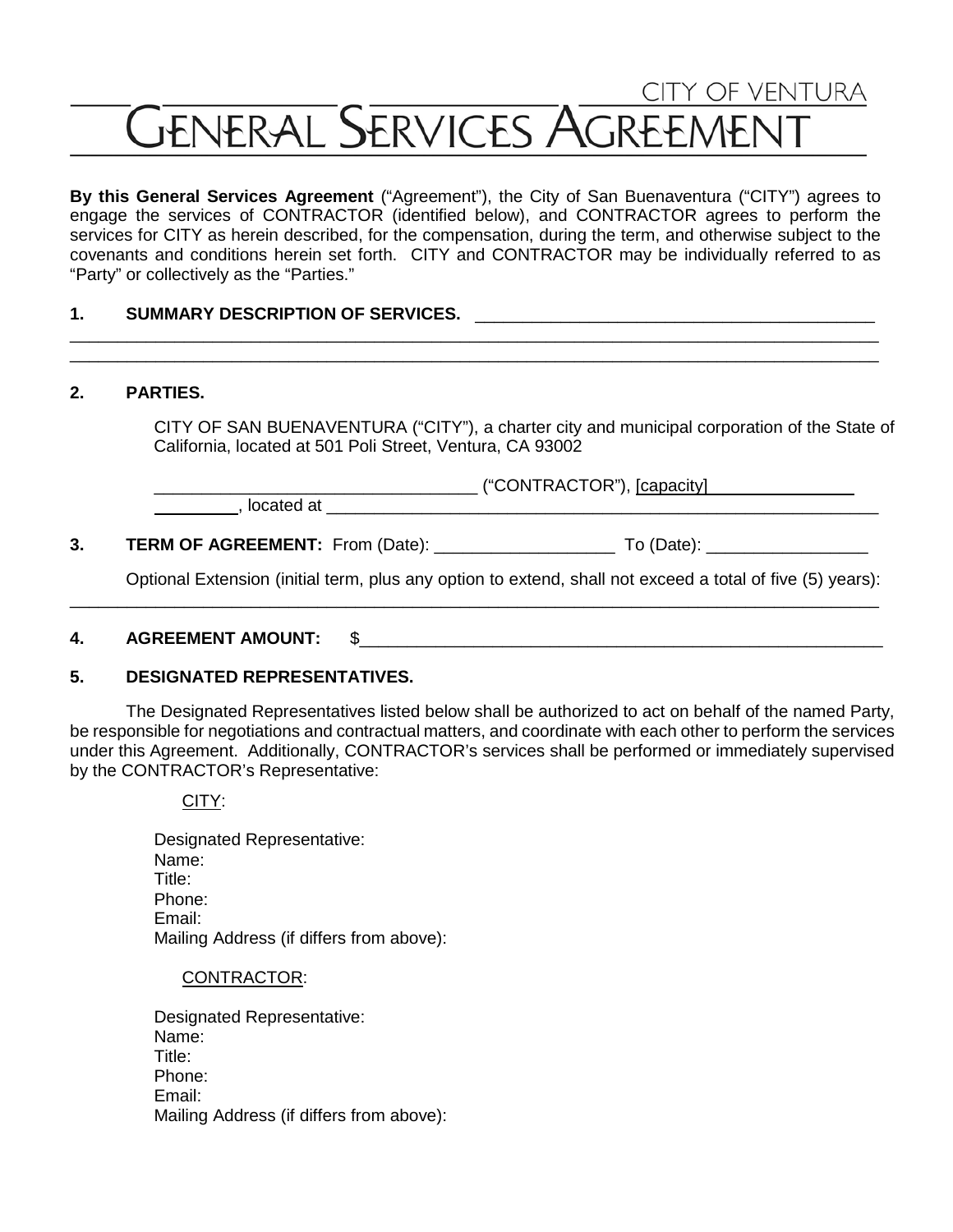## **6. CONTRACTUAL PREREQUISITES.**

**6.1.** This Agreement must first be approved as to form by the City Attorney, then executed by the CONTRACTOR, after which the Agreement may be executed by an authorized person on behalf of the CITY.

**6.2.** A request for modification of the terms herein must be made in writing and presented to the Designated Representative of the CITY prior to the time this Agreement is executed.

**6.3.** All proof of business license, insurance, and W-9 forms is required prior to execution of this Agreement.

# **7. CONTRACTOR'S SERVICES.**

CONTRACTOR shall perform/agrees to perform the tasks, obligations, and services set forth in the "Scope of Services," attached to and incorporated into this Agreement as "Exhibit A." Once this Agreement is executed, the Scope of Services may only be modified by written Amendment pursuant to Section 18 of this Agreement.

# **8. COMPENSATION.**

CITY shall pay CONTRACTOR for the services performed pursuant to the terms of this Agreement in the time and manner set forth in the "Schedule of Compensation," attached to and incorporated into this Agreement as "Exhibit B." Once this Agreement is executed, the Schedule of Compensation may only be modified by written Amendment pursuant to Section 18 of this Agreement.

## **9. PAYMENT.**

The CITY shall pay all undisputed portions of any applicable invoice within thirty (30) days after receipt of an invoice. In the event the CITY disputes one or more items in an invoice, the CITY shall, within thirty (30) days after receipt of such invoice, notify the CONTRACTOR of the item(s) being disputed and the reason(s) therefore. The CITY may withhold payment for such disputed items until resolution of the dispute.

## **10. COMMENCEMENT OF PERFORMANCE.**

CONTRACTOR shall not perform any work under this Agreement until: (i) CONTRACTOR furnishes proof of insurance as required under Section 21 of this Agreement, and (ii) CITY provides CONTRACTOR a signed General Services Agreement, which shall serve as a Notice to Proceed. All services required of CONTRACTOR under this Agreement shall be completed on or before the end of the term of the Agreement.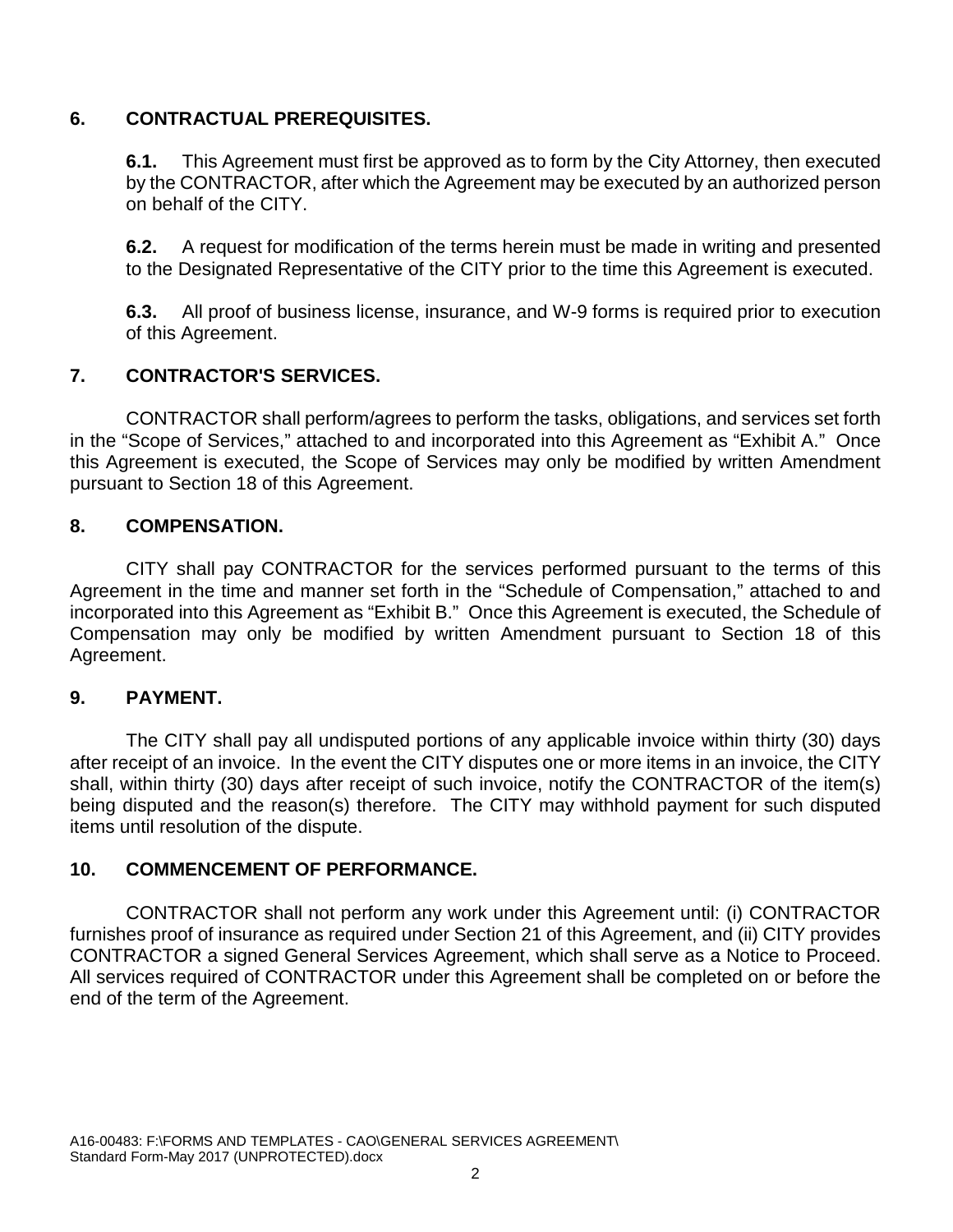# **11. STATUS OF CONTRACTOR.**

The Parties agree that CONTRACTOR (and any subcontractors), in performing the services herein specified, shall act as an independent contractor and shall have control of all work for which CONTRACTOR is responsible, and the manner in which it is performed. CONTRACTOR shall be free to contract for similar service to be performed for other employers while under contract with CITY, provided that such work does not create a conflict of interest. CONTRACTOR shall have no right or power to bind the CITY to any contracts or agreements with third parties. CONTRACTOR is not an agent or employee of the CITY and is not entitled to participate in any pension plan, insurance, bonus, or similar benefits CITY provides for its employees. However, the CITY retains the right to provide general instructions to and observe the CONTRACTOR in the performance of all services done on behalf of the CITY.

In the event CONTRACTOR or an employee, agent, or subcontractor of CONTRACTOR providing services under this Agreement is determined by a court of competent jurisdiction with the California Public Employees Retirement System (PERS) to be eligible for enrollment in PERS as an employee of the CITY, CONTRACTOR shall indemnify, protect, defend, and hold harmless the CITY for the payment of any employee and/or employer contributions for PERS benefits on behalf of CONTRACTOR or their employees, agents, or subcontractors, as well as for the payment of any penalties and interest on such contributions, which might otherwise be deemed the responsibility of the CITY.

## **12. LAWFUL PERFORMANCE.**

CONTRACTOR shall abide by all Federal, State, and Local Laws and Regulations as may be related to the performance of duties under this Agreement. CONTRACTOR, at its sole expense, shall obtain and maintain during the term of this Agreement, all appropriate permits, licenses, and certificates that may be required in connection with the performance of services under this Agreement.

## **13. SAFETY REQUIREMENTS.**

CONTRACTOR shall not perform any services for the CITY when the CONTRACTOR is impaired by alcohol or a controlled substance. When there is reasonable cause to believe that any person has violated this provision, that person shall be immediately removed from the premises and be subject to any applicable civil and/or criminal penalties under the CITY's Code and/or under state law.All work performed under this Agreement shall be performed in such a manner as to provide safety to the public. The CITY reserves the right to issue restraining or cease and desist orders to CONTRACTOR when unsafe or harmful acts are observed or reported relative to the performance of the work under this Agreement. The acceptance of CONTRACTOR's work by CITY shall not operate as a release of the CONTRACTOR from such standard of care and workmanship.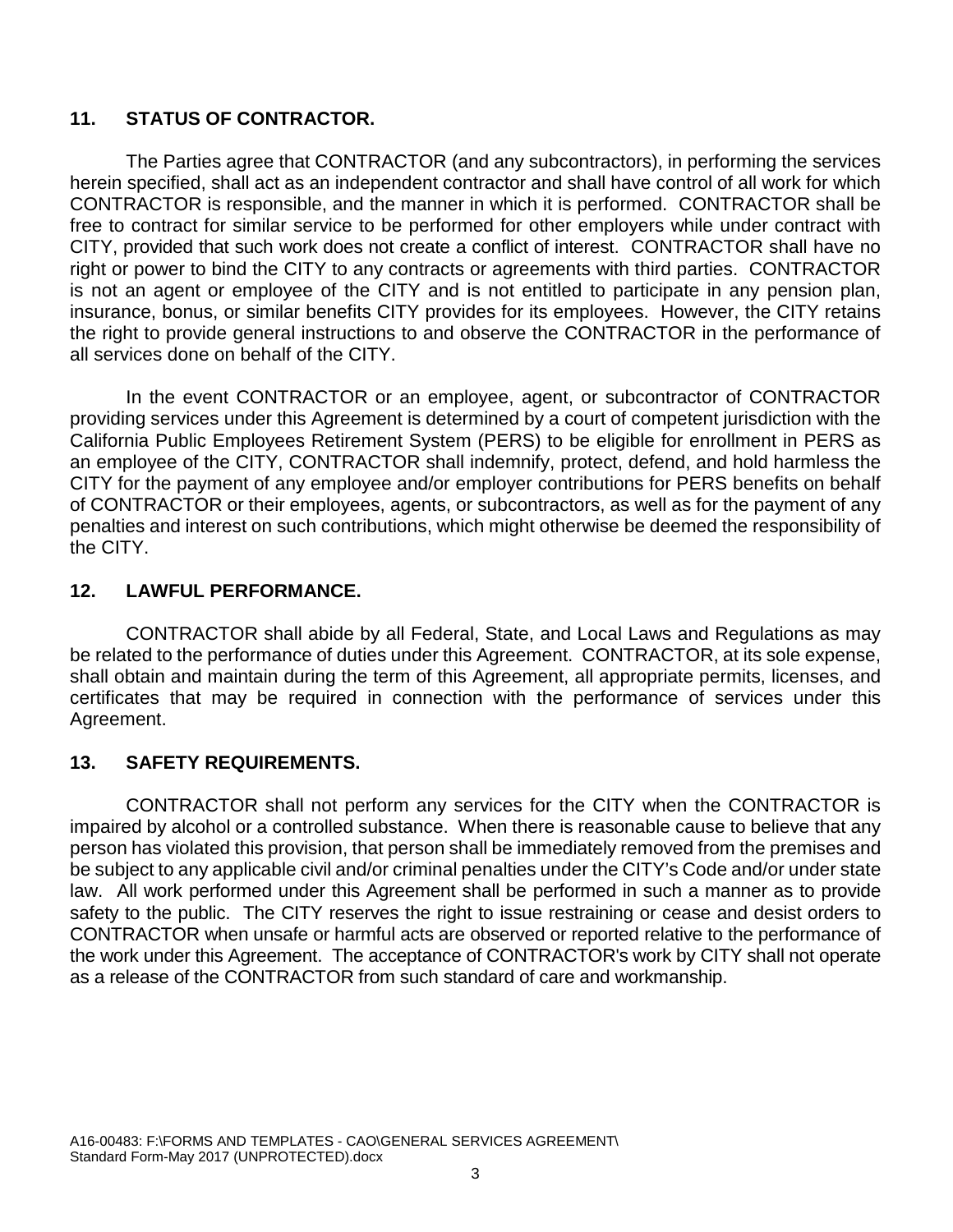# **14. OWNERSHIP OF CONTRACTOR'S WORK PRODUCT.**

CITY shall be the owner of any and all technical documents and records, including, computations, plans, correspondence, and/or other pertinent data and information, both hard copy and electronic, gathered or prepared by CONTRACTOR in performance of this Agreement and shall be entitled to immediate possession of the same upon completion of the work under this Agreement, or at any earlier or later time when the same may be requested by CITY.

**14.1. Records and Inspections.** The CONTRACTOR shall maintain full and accurate records, with respect to all services and matters covered under this Agreement. The CITY shall have free access at all reasonable times to such records, both hard copy and electronic, and the right to examine and audit the same and to make transcripts therefrom, and to inspect all program data, documents, proceedings, and activities.

**14.2. Deliverables.** CONTRACTOR shall deliver to the CITY the studies, plans, specifications, or other documents as are identified in the Scope of Services; and CONTRACTOR shall, upon completion of all work, submit to the CITY all information developed in the course of the CONTRACTOR's services. CONTRACTOR shall, in such time and in such form as the CITY may require, furnish reports concerning the status of services required under this Agreement. CONTRACTOR shall, upon request by CITY and upon completion or termination of this Agreement, deliver to the CITY all material furnished to CONTRACTOR by the CITY.

**14.3. Ownership – Generally.** All inventions, discoveries, enhancements, changes, or improvements of computer programs developed pursuant to this Agreement shall be the property of the CITY, and all patents or copyrights shall be assigned to the CITY, unless otherwise agreed. CONTRACTOR agrees that CITY may make modifications to computer software furnished by CONTRACTOR without infringing CONTRACTOR's copyright or any license granted to CITY, unless otherwise agreed.

**14.4. Ownership of Documents.** Every report, draft, work product, map, record, and other document reproduced, prepared, or caused to be prepared by the CONTRACTOR pursuant to or in connection with this Agreement shall be the exclusive property of the CITY.

**14.5. Confidentiality.** CONTRACTOR may be granted access to information that is exempt from disclosure to the public (Government Code Section 6254 and 6254.16) and may contain "trade secrets" (see Government Code Section 6254.7) when it is necessary for CONTRACTOR to perform its obligations pursuant to this Agreement. If CONTRACTOR is granted such access to confidential information, CONTRACTOR shall not be considered to be a member of the public as that term is used in Government Code Section 6254.5.

**14.6. Disclosure of Information.** CONTRACTOR shall not disclose, publish, or authorize others to disclose or publish, design data, drawings, specifications, reports, or other information pertaining to the projects assigned to CONTRACTOR by the CITY or other information to which the CONTRACTOR has had access during the term of this Agreement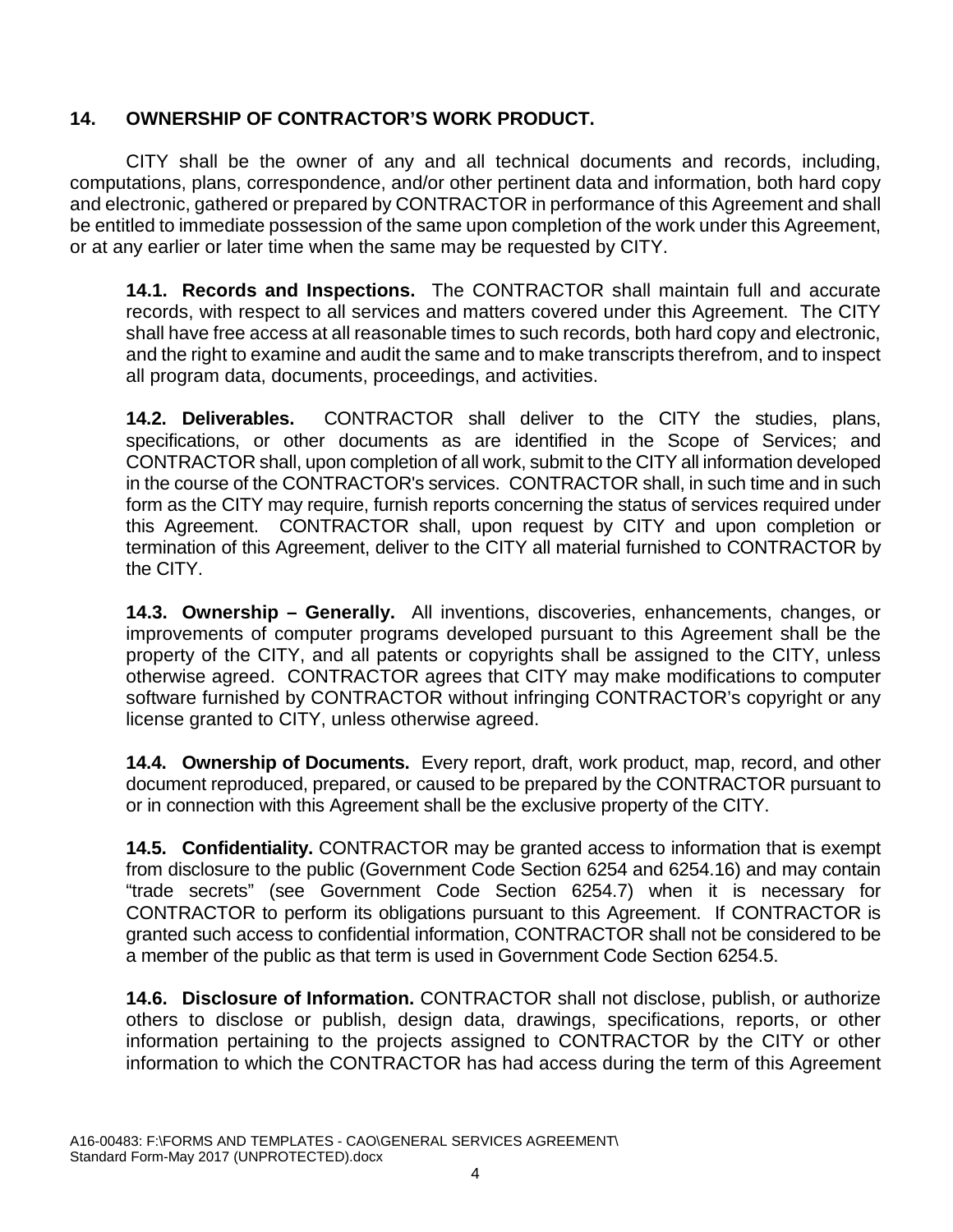without the prior written approval of the CITY's Designated Representative during the term of this Agreement and for a period of two (2) years after the termination of this Agreement.

#### **15. NON-APPROPRIATION OF FUNDS.**

Payments due and payable to CONTRACTOR for current services are within the current budget and within an available, unexhausted, and unencumbered appropriation of the CITY. In the event the CITY has not appropriated sufficient funds for payment of CONTRACTOR's services beyond the current fiscal year, and if no funds are legally available from other sources to lawfully make the payments, this Agreement may be terminated at the end of the original term or renewal term and the CITY shall not be obligated to make further payments beyond the current original or renewal term. The CITY will provide notice of its inability to continue the Agreement at such time as the CITY's Designated Representative is aware of the non-appropriation of funds. However, failure to notify does not renew the term of the contract.

### **16. TERMINATION OF AGREEMENT.**

At any time, with or without cause, the CITY shall have the right, in its sole discretion, to terminate this Agreement by giving written notice to CONTRACTOR pursuant to Section 31 of this Agreement, and such termination shall be effective immediately upon giving notice. There shall be no period of grace after giving the notice of termination. Upon termination, CITY shall be liable to CONTRACTOR only for work done by CONTRACTOR up to and including the date of termination of this Agreement unless the termination is for cause, in which event CONTRACTOR need be compensated only to the extent required by law. CONTRACTOR may terminate this Agreement at any time during the term of the Agreement by giving the CITY sixty (60) days' written notice.

## **17. OPTION TO EXTEND AGREEMENT.**

When in the CITY's best interest, this Agreement may be extended on a daily, month-tomonth, annual, or other basis by modification pursuant to Section 18 of this Agreement. The initial term, plus any option to extend, shall not exceed a total of five (5) years.

## **18. MODIFICATION OF AGREEMENT.**

This Agreement may be amended, modified, or otherwise altered, or its provisions waived, only upon mutual consent of the Parties by written amendment, and as authorized by the San Buenaventura Municipal Code, sections 4.600.190 and 4.600.200.

## **19. ASSIGNMENT.**

This Agreement is for the non-professional services of CONTRACTOR. Any attempt by CONTRACTOR to assign the benefits or burdens of this Agreement without the prior written approval of CITY shall be prohibited and shall be null and void. CONTRACTOR's services pursuant to this Agreement shall be provided by the CONTRACTOR's Designated Representative or directly under his/her supervision, and CONTRACTOR shall not assign another to supervise the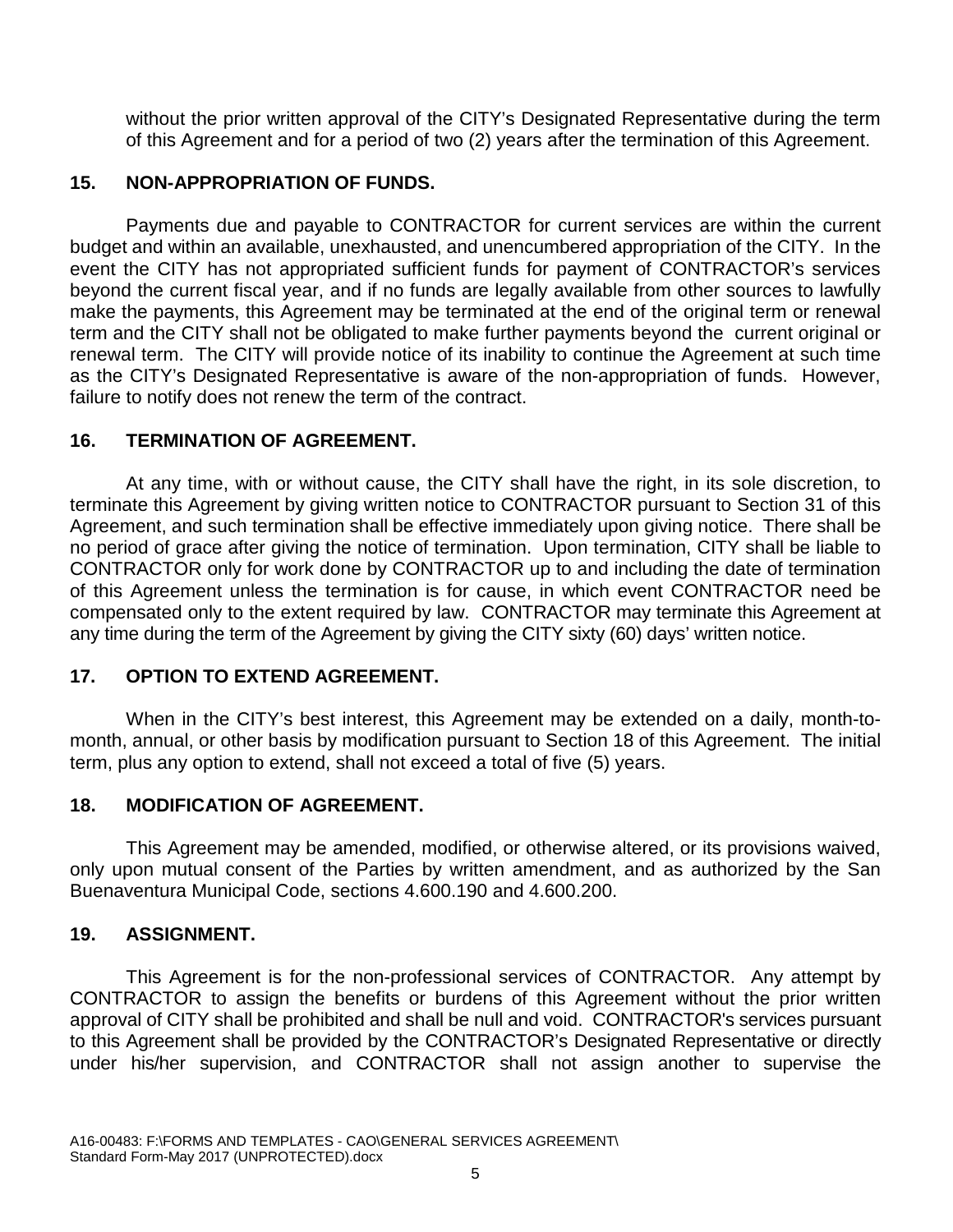CONTRACTOR's performance of this Agreement without the prior written approval of CITY, by and through the CITY's Designated Representative.

## **20. INDEMNIFICATION & HOLD HARMLESS.**

As a separate and independent covenant from CONTRACTOR's obligations under Section 21 hereof, CONTRACTOR shall indemnify, protect, defend with counsel acceptable to the CITY, and hold CITY and CITY's officers, employees, agents, and volunteers harmless and free from any and all claims, liabilities, or expenses, including attorney's fees, arising out of or relating to any negligent act, negligent omission, or wrongful conduct related in any way to CONTRACTOR's performance of its services pursuant to this Agreement. In the event CITY and/or any of CITY's officers, employees, agents, or volunteers are named in any lawsuit, or should any claim be made against it or any of them by lawsuit or otherwise arising out of or relating to such negligent act, negligent omission, or wrongful conduct, CONTRACTOR shall indemnify them for any judgment rendered against them for such negligent act, negligent omission, or wrongful act, any sums paid out in settlement or otherwise, and all costs incurred by them in their defense, including but not limited to attorney's fees.

CONTRACTOR also understands and agrees that it is being employed to perform the services provided for by this Agreement because of CONTRACTOR's professed expertise and experience in performing such services. In addition, CONTRACTOR understands and agrees that while CITY or CITY's officers, employees, agents, or volunteers may elect to do so, they have no duty to review, inspect, monitor, or supervise the work performed by CONTRACTOR pursuant to this Agreement except as otherwise expressly provided for by this Agreement. As a consequence, CONTRACTOR waives any right of contribution against CITY or any of CITY's officers, employees, agents, or volunteers arising out of such failure to inspect, review, monitor, or supervise the work performed by CONTRACTOR pursuant to this Agreement.

The CONTRACTOR's obligations under this Section of the Agreement shall survive the termination of the Agreement.

#### **21. INSURANCE.**

Prior to commencing the services required by this Agreement, and at all other times this Agreement remains in effect, the CONTRACTOR shall procure and maintain in full force and effect all of the insurance required by Exhibit "C," attached hereto and incorporated herein by this reference.

## **22. LIVING WAGE REQUIREMENTS**.

During the term of this Agreement, CONTRACTOR understands and agrees that if Living Wages are applicable subject to the provisions of Chapter 2.525 of the San Buenaventura Municipal Code (the "Code") entitled, "Living Wages and Benefits for City Services" (a copy of which is available upon request), CONTRACTOR will pay and/or provide the wages and/or benefits required therein to all of its employees engaged in whole or in part in performing the services provided for by this Agreement.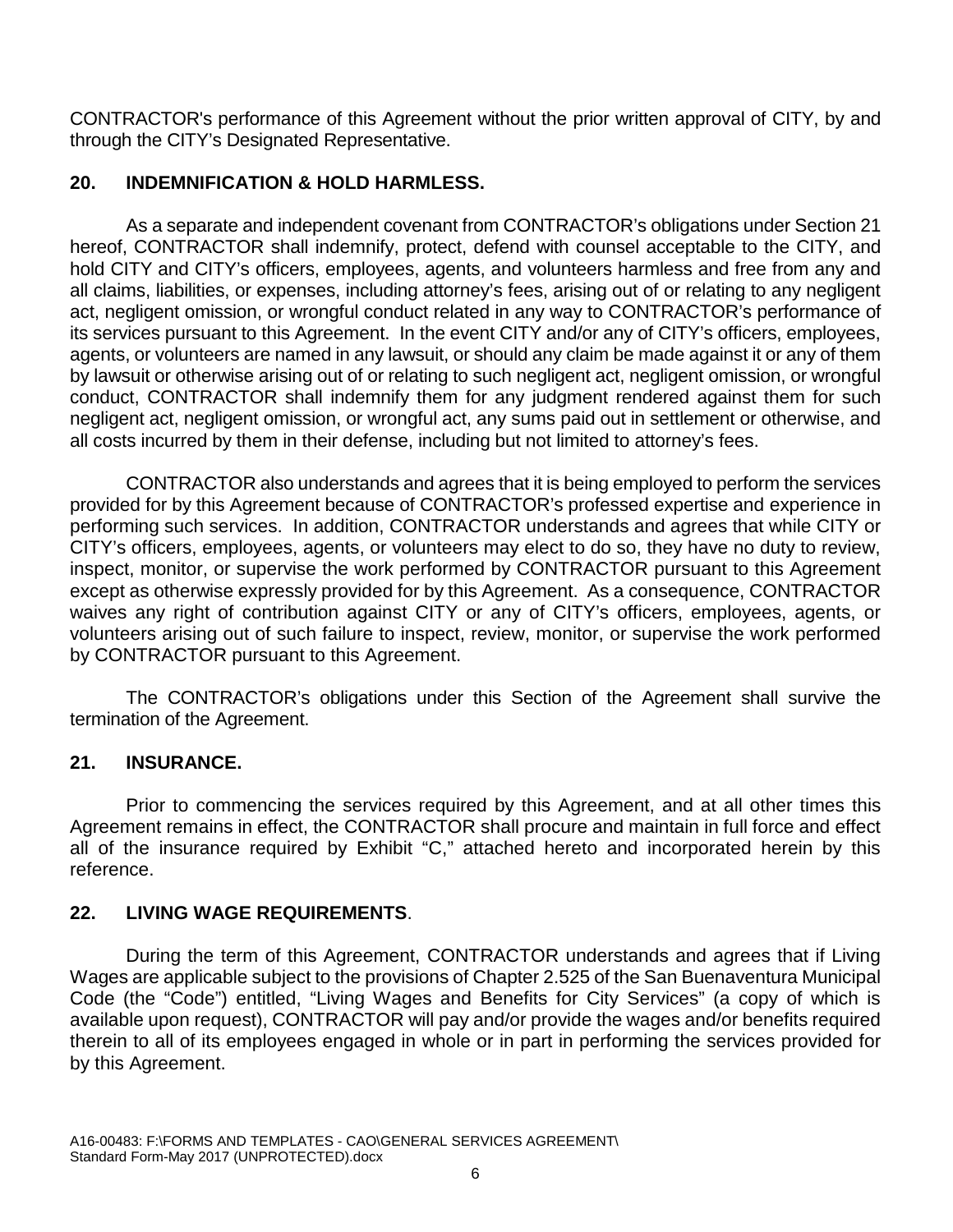## **23**. **PREVAILING WAGE REQUIREMENTS.**

**23.1. Application.** The payment of State prevailing rates of wages as designated for Ventura County for on-site work and delivery of materials shall apply to public works construction projects over \$25,000 and projects for alteration, demolition, repair, or maintenance work over \$15,000. Prevailing wages are required to be paid to all workers, including subcontracted employees.

**23.2. Compliance with California Department of Industrial Relations (DIR).** To determine if this Agreement is subject to compliance monitoring and enforcement, go to: <https://www.dir.ca.gov/Public-Works/PublicWorksSB854FAQ.html>

**23.3. Contract Splitting.** It is unlawful to split, or separate into small portions, work orders, projects, purchases, or public works projects for the purpose of evading these prevailing wage requirements.

**23.4**. **Use of Prevailing Wages vs. Living Wages.** In the event that there is a difference between the amount of wages to be paid under the CITY of Ventura's local Living Wage requirements and the requirements of this provision, the wage rate that is the higher of the two shall be applicable to this Agreement.

### **24. COVENANTS AND CONDITIONS.**

Each term and each provision of this Agreement to be performed by CONTRACTOR shall be construed to be both a covenant and a condition.

#### **25. NOTICE OF BREACH AND OPPORTUNITY TO CURE.**

Neither Party will be deemed to be in breach of this Agreement based on a breach that is capable of being cured until it has received written notice of the breach from the other Party. The Party charged with breach will have fifteen (15) days from the date of receiving such notice in which to cure the breach or otherwise respond. If the circumstances leading to the charge that the Agreement was breached have not been cured or explained to the satisfaction of the other Party within fifteen (15) days from the date on which the Party received notice of breach, the nonbreaching Party may terminate this Agreement.

#### **26. WAIVER.**

CITY's review or acceptance of, or payment for, work product prepared by CONTRACTOR under this Agreement will not be construed to operate as a waiver of any rights CITY may have under this Agreement or of any cause of action arising from CONTRACTOR's performance. A waiver by CITY of any breach of any term, covenant, or condition contained in this Agreement will not be deemed to be a waiver of any subsequent breach of the same or any other term, covenant, or condition contained in this Agreement, whether of the same or different character.

## **27. DISPUTES.**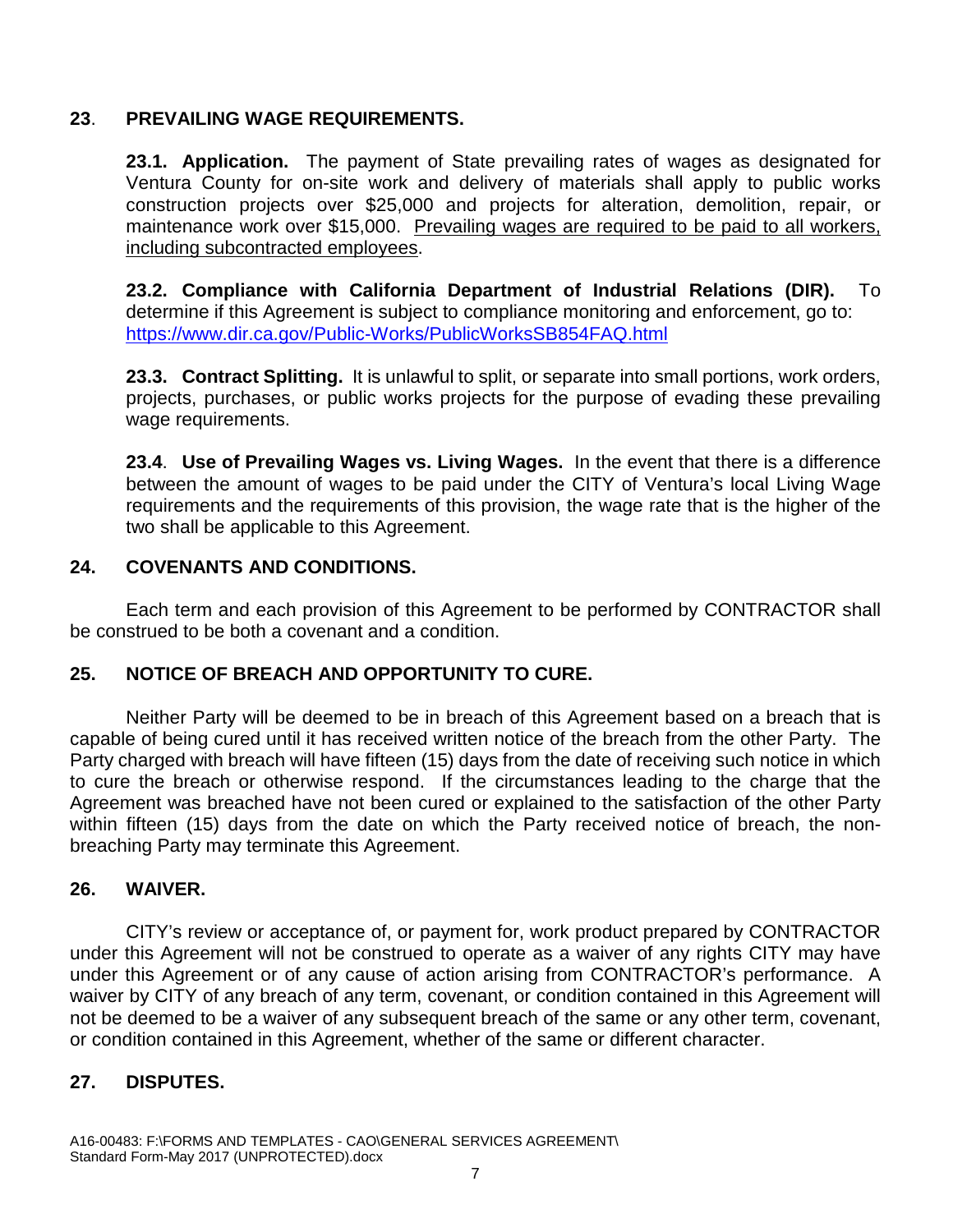Except as otherwise provided in these provisions, any dispute concerning a question of fact arising under this Agreement, shall be decided by the CITY's Designated Representative, who shall reduce this decision to writing and mail a copy to the CONTRACTOR. The decision of the CITY's Designated Representative shall be final and conclusive unless CONTRACTOR requests mediation within ten (10) calendar days. Pending final decision of a dispute, the CONTRACTOR shall proceed diligently with the performance of the Agreement and in accordance with the decision of the CITY's Designated Representative.

## **28. DISPUTE RESOLUTION.**

Should an unresolved dispute arise out of this Agreement, any Party may request that it be submitted to mediation. The Parties shall meet in mediation within a reasonable time not to exceed forty-five (45) days of a request. The mediator shall be agreed to by the mediating Parties. In the absence of an agreement on a mediator, the Parties shall each submit one name from mediators listed by the American Arbitration Association, the California State Board of Mediation and Conciliation, or other agreed-upon service. The mediator shall be selected by a "blindfold" process. The cost of mediation shall be borne equally by both Parties. Neither Party shall be deemed the prevailing Party. No Party shall be permitted to file a legal action without first meeting in mediation and making a good faith attempt to reach a mediated settlement. The mediation process, once commenced by a meeting with the mediator, shall last until agreement is reached by the Parties but not more than sixty (60) days, unless the maximum time is extended in writing by both Parties.

## **29. TAXPAYER IDENTIFICATION NUMBER.**

CONTRACTOR shall provide CITY with a complete Request for Taxpayer Identification Number and Certification as issued by the Internal Revenue Service.

#### **30. USE OF THE TERM "CITY."**

Reference to "CITY" in this Agreement includes the CITY, its City Manager, or any authorized representative acting on behalf of the CITY.

#### **31. NOTICES.**

All notices given or required to be given pursuant to this Agreement shall be in writing and may be given by personal delivery or by first-class mail. Notice sent by mail shall be addressed to each Party's Designated Representative as set forth above in Section 5. When addressed in accordance with this Section, such notice shall be deemed given upon deposit in the United States mail, postage prepaid. In all other instances, notices shall be deemed given at the time of actual delivery. Changes may be made in the names or addresses of persons to whom notices are to be given by giving notice in the manner prescribed in this Section.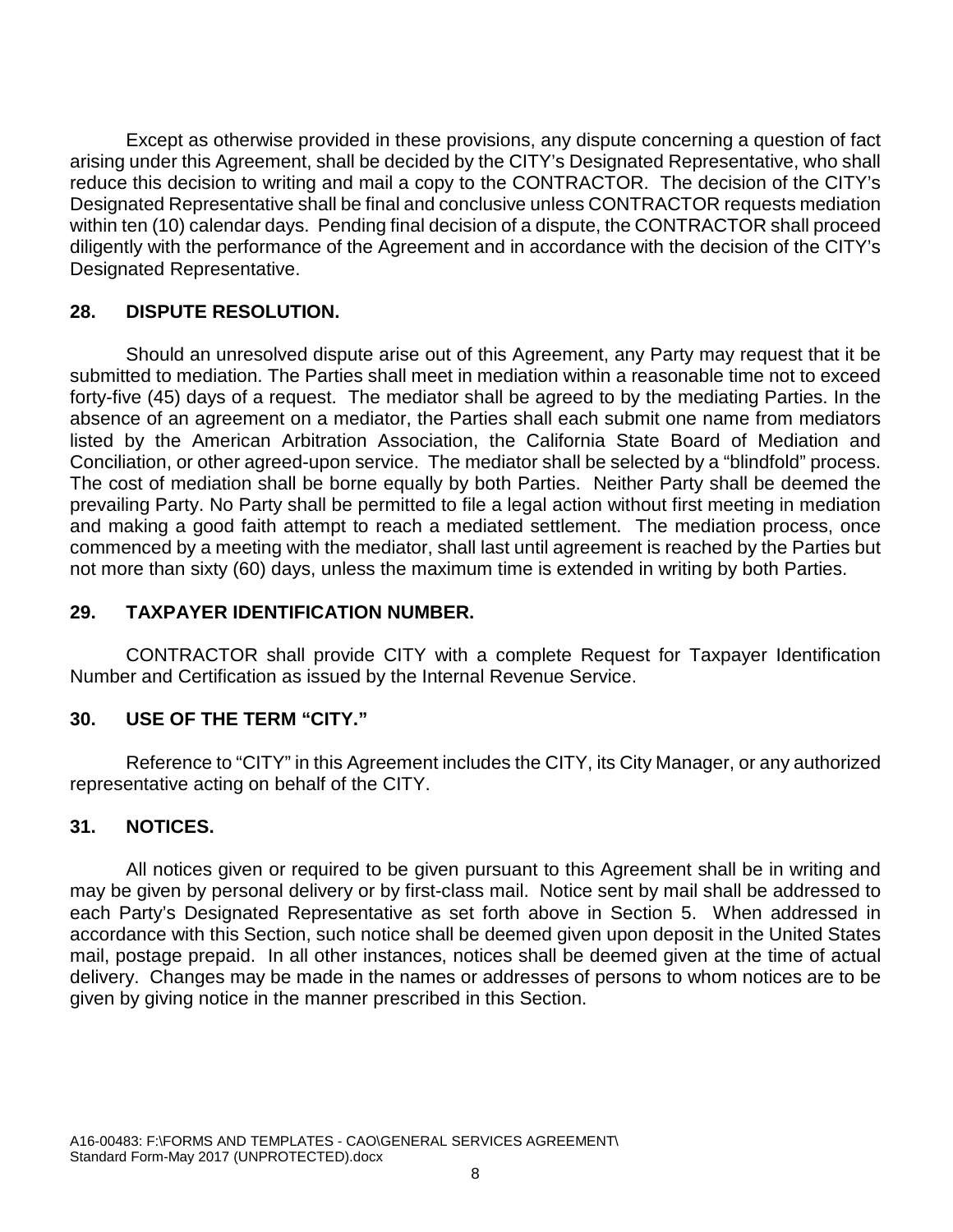## **32. FORCE MAJEURE.**

Neither the CONTRACTOR nor the CITY shall be responsible for any delay caused by any contingency beyond their control, including, but not limited to, war or insurrection, walkouts by the Party's own employees, fires, natural calamities, riots, or demands or requirements of governmental agencies other than the CITY.

### **33. GOVERNING LAW.**

The terms of this Agreement shall be interpreted according to the laws of the State of California. Should litigation occur, venue shall be in the Superior Court of California, County of Ventura.

## **34. SEVERABILITY.**

If any portion of this Agreement is declared by a court of competent jurisdiction to be invalid or unenforceable, then such portion will be deemed modified to the extent necessary in the opinion of the court to render such portion enforceable and, as so modified, such portion and the balance of this Agreement will continue in full force and effect and be enforceable.

#### **35. INTEGRATED AGREEMENT.**

This Agreement and the attached exhibits to this Agreement represent the entire understanding between the Parties. No verbal agreement or implied covenant shall be held to vary the provisions of this Agreement. This Agreement shall bind and inure to the benefit of the Parties to this Agreement and any subsequent successors and assigns.

#### **36. NO THIRD-PARTY BENEFICIARY.**

This Agreement shall not be construed to be an agreement for the benefit of any third-party or parties, and no third party or parties shall have any claim or right of action under this Agreement.

#### **37. AUTHORITY TO EXECUTE.**

Each Party hereto expressly warrants and represents that through its Designated Representative it has the authority to execute this Agreement on behalf of its corporation, partnership, business entity, or governmental entity, and warrants and represents that the Designated Representative has the authority to bind each Party to the performance of its obligations hereunder.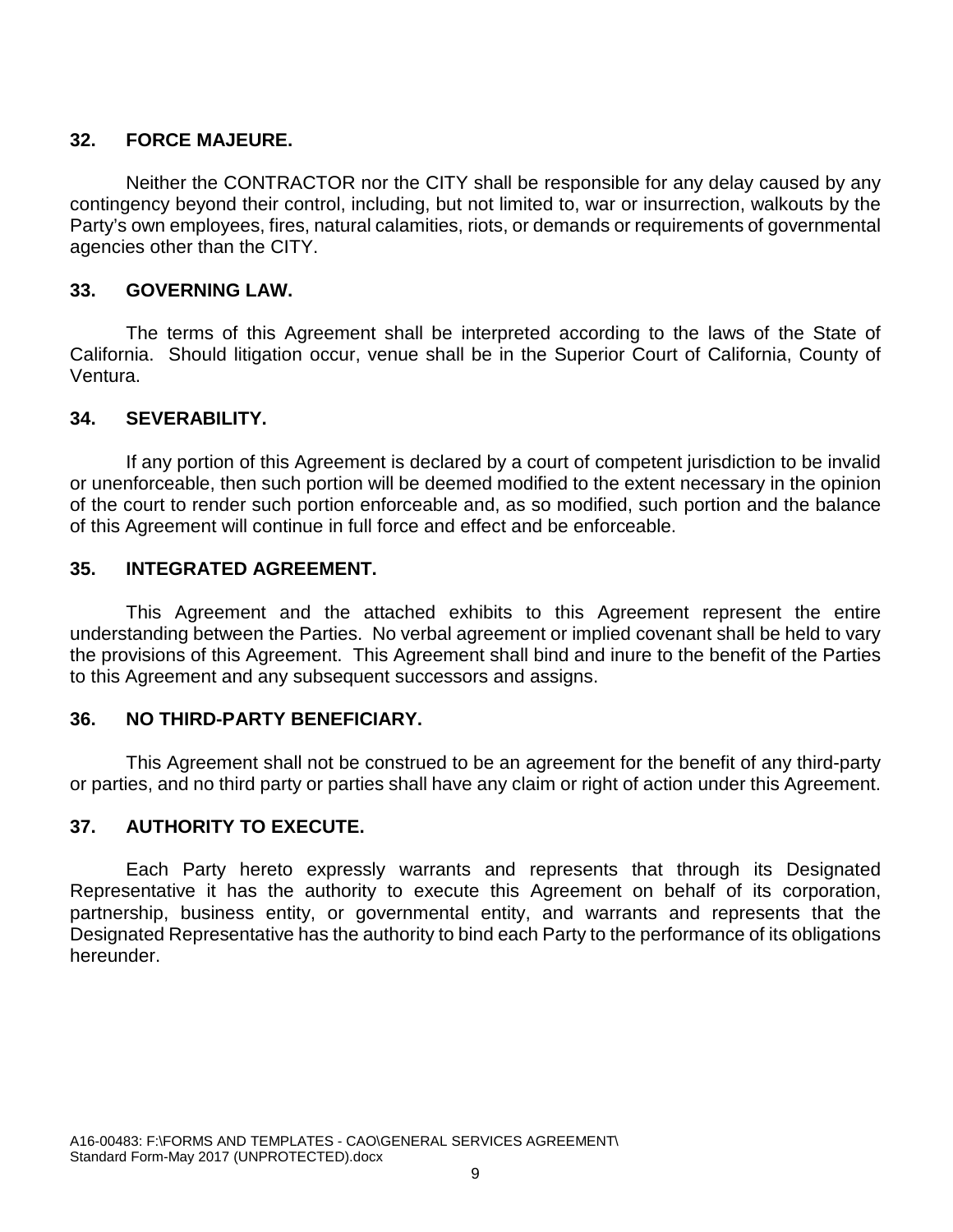## **38. EXECUTION – COUNTERPARTS.**

This Agreement may be executed in any number of counterparts and each such duplicate counterpart shall constitute an original, but they shall not be effective nor enforceable unless and until it is executed with the handwritten signature of an authorized representative of each of the relevant Parties. No counterpart shall be deemed to be an original or presumed delivered unless and until the counterpart executed by the other Party to this Agreement is in the physical possession of the Party seeking enforcement thereof.

#### **39. INCONSISTENT OR CONFLICTING TERMS.**

In the event of any contradictions or inconsistencies between any attached documents or exhibits incorporated by reference herein and the provisions of the Agreement itself, the terms of the Agreement shall control. Any exhibit that is attached and incorporated by reference shall be limited to the purposes for which it is attached, as specified in this Agreement. Any contractual terms or conditions contained in such exhibit imposing additional obligations on the CITY are not binding upon the CITY's Designated Representative unless specifically agreed to in writing, and initiated by CITY's Designated Representative, as to each additional contractual term or condition.

### **40. ACKNOWLEDGEMENT.**

By signing below, CONTRACTOR acknowledges that it has reviewed the CITY's General Services Agreement terms and conditions and insurance requirements and that CONTRACTOR hereby agrees to full compliance.

## *Signatures Follow*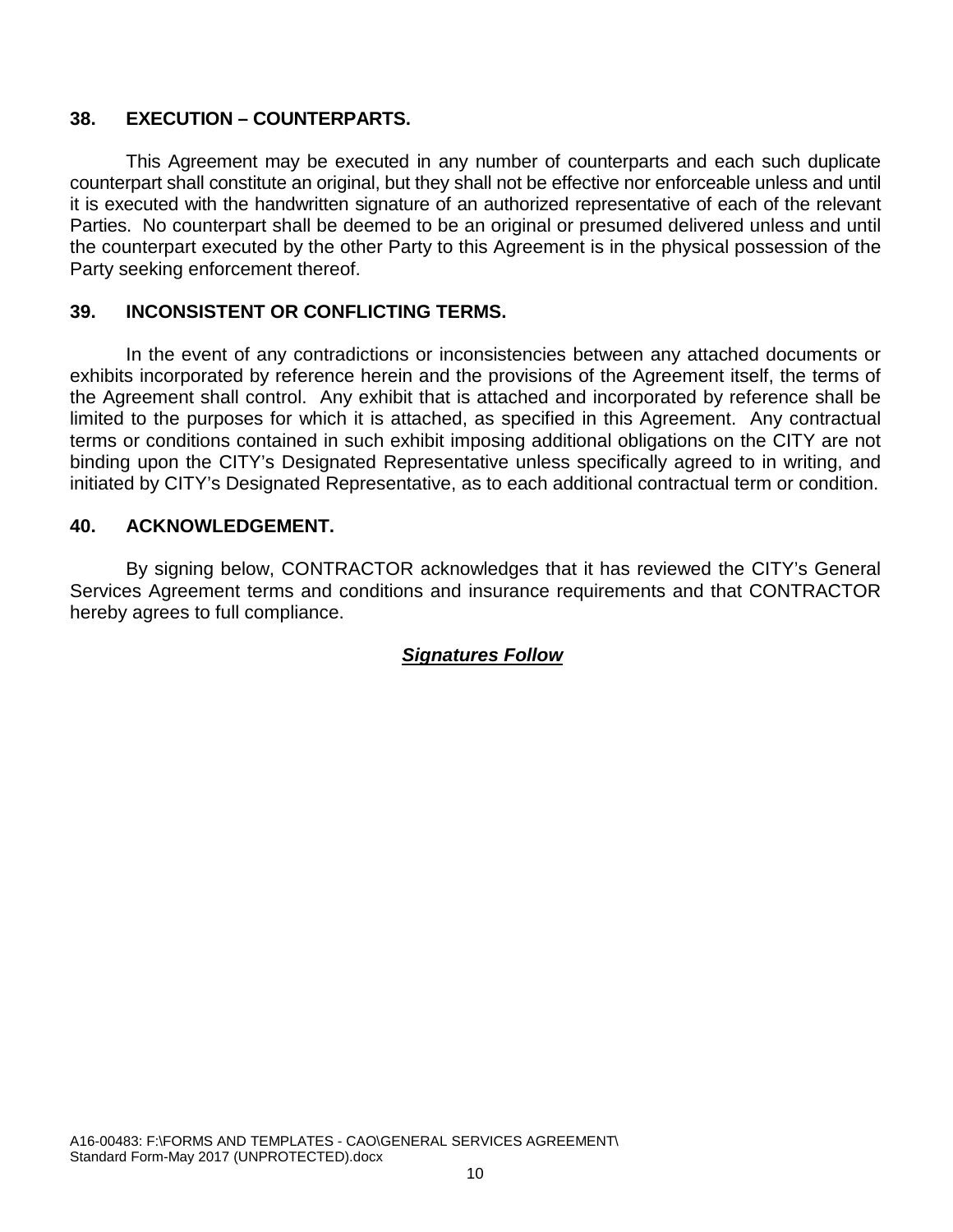**In witness** whereof, the Parties have entered this Agreement on the date last signed below ("Effective Date").

| <b>CITY OF SAN BUENAVENTURA</b>                                                      | [CONTRACTOR NAME]                |  |
|--------------------------------------------------------------------------------------|----------------------------------|--|
| Name:<br>Title:                                                                      | Name:<br>Title:                  |  |
| Date                                                                                 | Date                             |  |
|                                                                                      | Name:<br>Title:                  |  |
|                                                                                      | Date                             |  |
|                                                                                      | <b>Tax Identification Number</b> |  |
| APPROVED AS TO FORM<br>GREGORY G. DIAZ, CITY ATTORNEY<br>PER SBMC, SECTION 4.600.050 |                                  |  |
| $\mathbf{A}$ and $\mathbf{B}$ and $\mathbf{A}$ and $\mathbf{A}$ and $\mathbf{A}$     |                                  |  |

Any modification to this pre-approved Standard Form requires further review and approval by the City Attorney.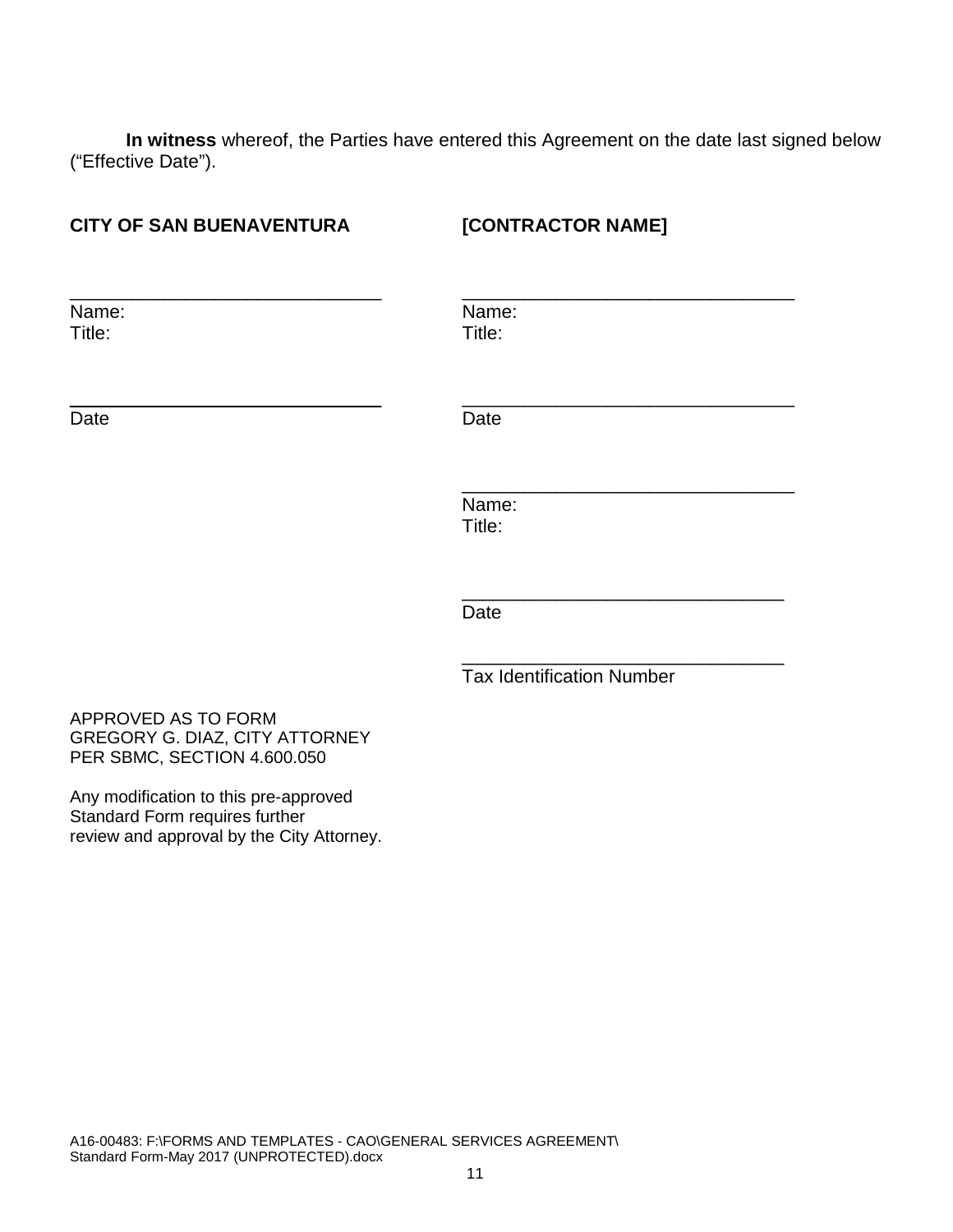# **EXHIBIT A**

#### **GENERAL SERVICE AGREEMENT (City of San Buenaventura and )**

## **SCOPE OF SERVICES**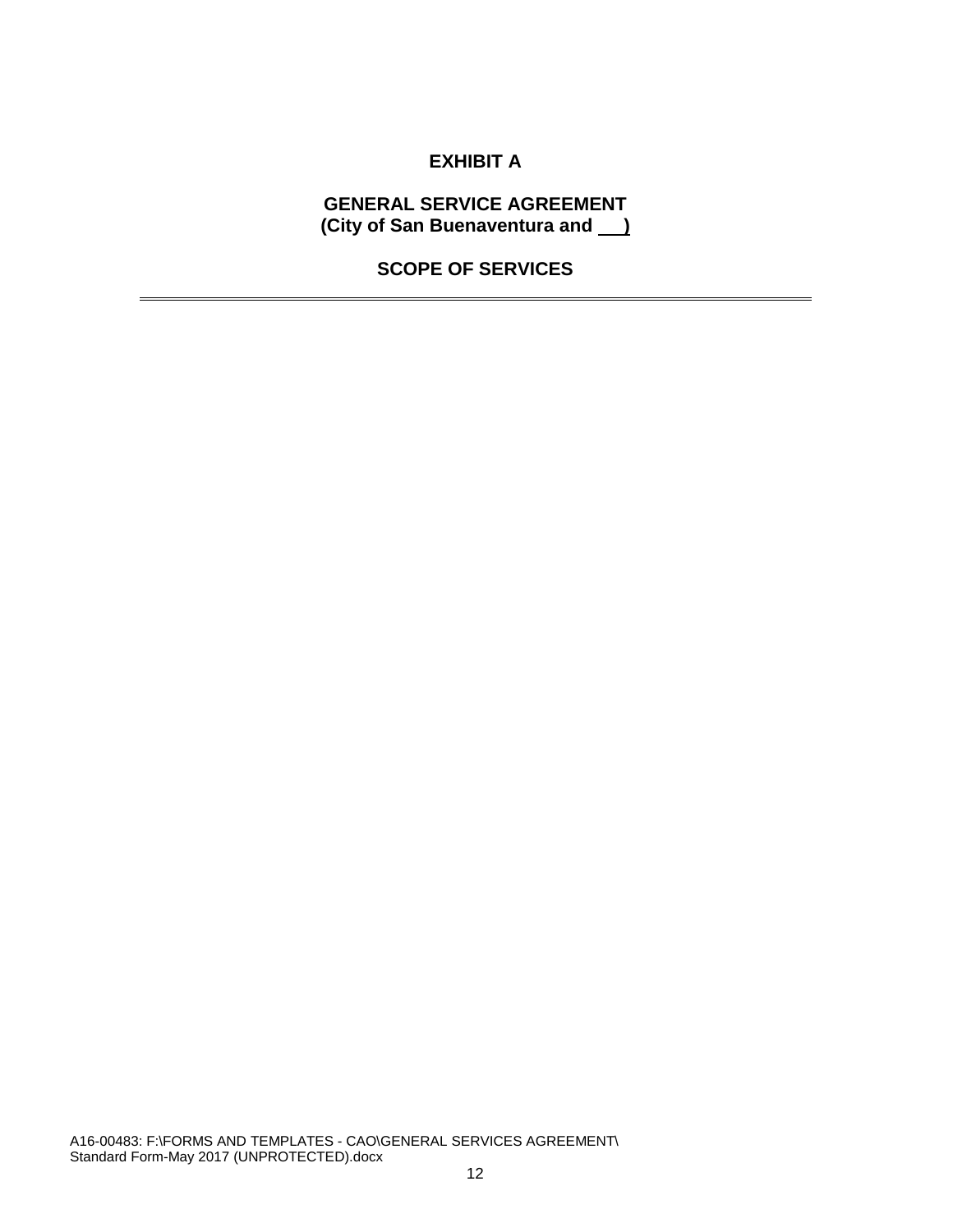# **EXHIBIT B**

**GENERAL SERVICE AGREEMENT (City of San Buenaventura and )** 

**SCHEDULE OF COMPENSATION**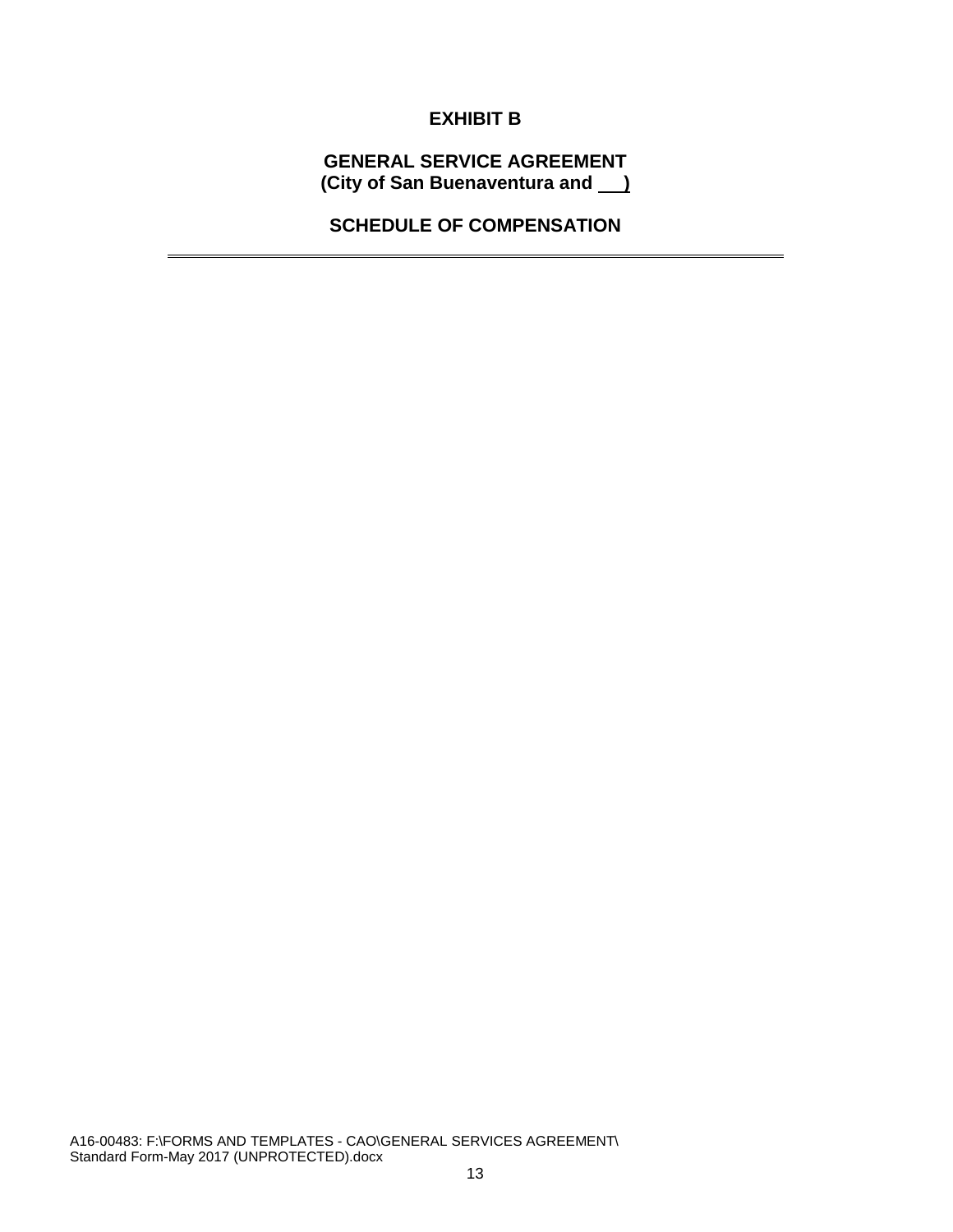# **EXHIBIT C**

#### **GENERAL SERVICES AGREEMENT (City of San Buenaventura and )**

#### **INSURANCE REQUIREMENTS**

**Prior to contract approval, CONSULTANT/CONTRACTOR/SELLER/BIDDER (hereafter referred to as "Contractor") must procure, agree to maintain and supply evidence of insurance at the levels listed and in accordance with the other provisions listed in this document.**

### **1. Coverage Types and Limits**

| Commercial General Liability (ISO CGL CG 00 01) - including<br>a)<br>coverage for bodilyinjury, property damage, products & completed<br>operations, and personal injury arising from the contractor's activities. |                                      |
|--------------------------------------------------------------------------------------------------------------------------------------------------------------------------------------------------------------------|--------------------------------------|
| Commercial General Liability (CGL) per Occurrence<br>Commercial General Liability Aggregate or Combined Single Limit<br>(CSL)                                                                                      | \$1 million<br>\$2 million           |
| b) Auto Liability for owned, hired, and non-owned vehicles per<br>Occurrence (or non-owned & hired if contractor has no autos).<br>Auto Liability Aggregate or Combined Single Limit                               | \$1 million<br>\$2 million           |
| c) Worker's Compensation with a Waiver of Subrogation in favor of the<br>City Employer's Liability                                                                                                                 | <b>Statutory Limits</b><br>\$500,000 |
| d) Crime/Employee Dishonesty Policy<br>The Crime policy shall name The City of San Buenaventura as Loss<br>Payee. Pertainsto IT and Financial contracts. Contact Risk Manager<br>for specific requirements.        | N/A                                  |
| e) Professional Liability Policy<br>See item (q) below for examples of Contractors that may need to<br>supply evidence of this coverage.                                                                           | \$0-1 million                        |
| Cyber Liability Policy with Network Security/Data Privacy Coverage<br>f)<br>Pertains to contracts with IT component. Contact Risk Manager for<br>specific requirements.                                            | N/A                                  |
| g) Technology E&O/Technology Professional Liability<br>Contact Risk Manager for specific requirements.                                                                                                             | \$0-1 million                        |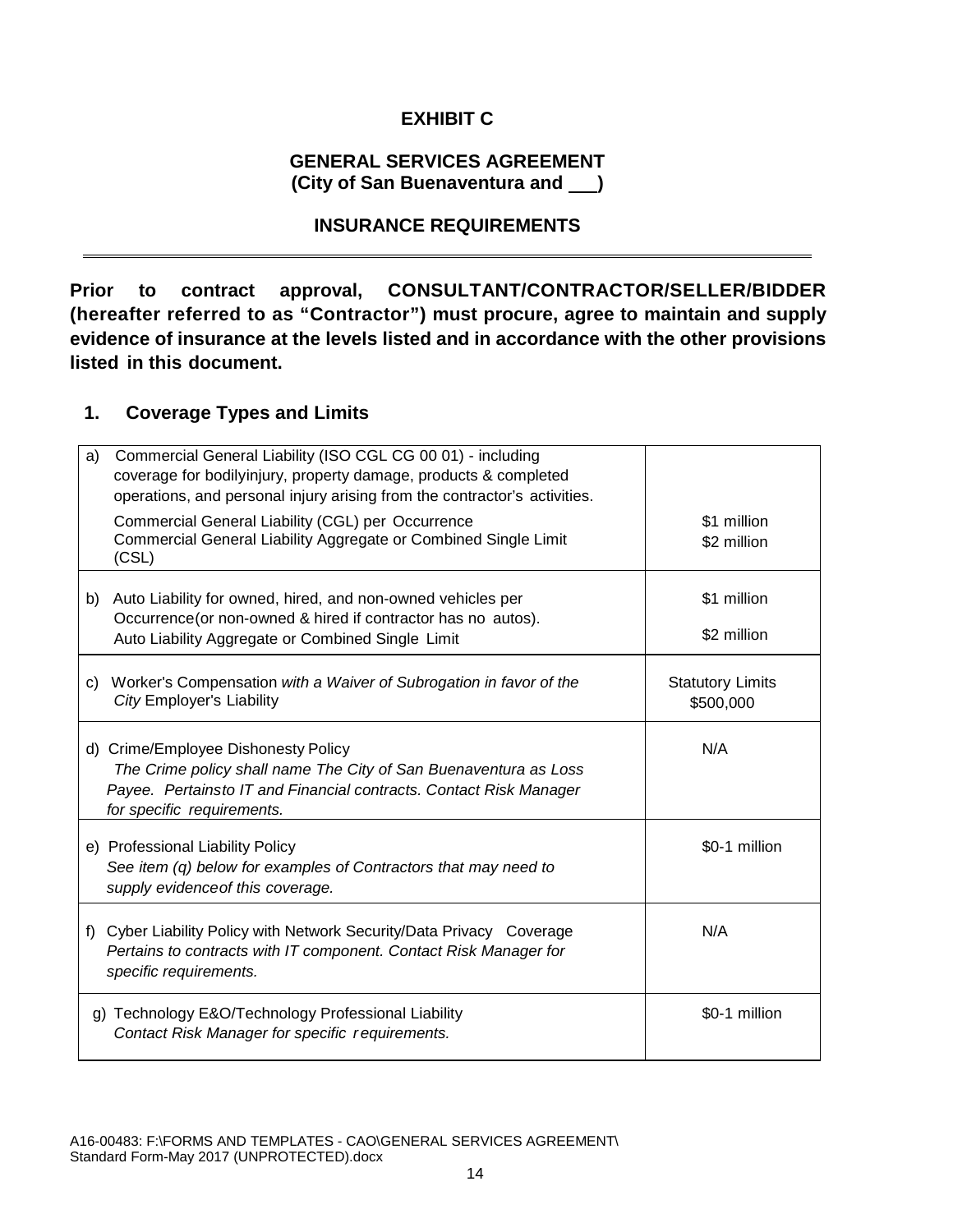### **2. Insurance Policy Provisions, Endorsements, and other Requirements**

#### **Contractor agrees to comply with the following additional requirements with respect to the insurance:**

- a) Liability Coverage shall apply on a primary non-contributing basis in relation to any other insurance or self-insurance, primary or excess, available to City or any officer, employee, agent, or volunteer of City. Assuch, a Primary and Non-Contributory Endorsement (with coverage at least as broad as ISO CG 2001 04 13) is required on all liability policies.
- b) Contractor waives its right of subrogation against the City. As such, a Waiver of Subrogation Endorsement is required on the Contractor's Worker's Compensation policy.
- c) A "Blanket" Additional Insured Endorsement (a/k/a "automatic additional insured endorsement"), attached to the Commercial General Liability policy covering premises liability, ongoing operations, product liability, and completed operations is required. If a "Blanket" endorsement is not available, Contractor may submit a combination of the following endorsements:

An Additional Insured Endorsement covering Premises and Ongoing Operations CG 20 10 04 13 or itsequivalent (CG 20 26, CG 20 33, or CG 20 38) AND

and Additional Insured Endorsement covering Completed Operations CG 20 37 04 13.

- d) Insurance Policies must be issued by an insurance company licensed to do business in the State ofCalifornia with an *AM Best* rating of not less than A:VII.
- e) Each insurance policy required above shall provide that coverage shall not be canceled except with 30days' notice to the City.
- f) The Description section of the Certificate must include the following language:

*The City of San Buenaventura, its officers, officials, agents, employees and volunteers shall be named as anadditional insured under the General Liability and Auto Liability policies. All Liability policies are primary and Non-Contributory. Waiver of Subrogation applies to the Worker's Compensation policy. 30 day notice of cancellation will be provided to the Certificate Holder.*

g) A Certificate of Insurance must include the following language in the Certificate Holder section: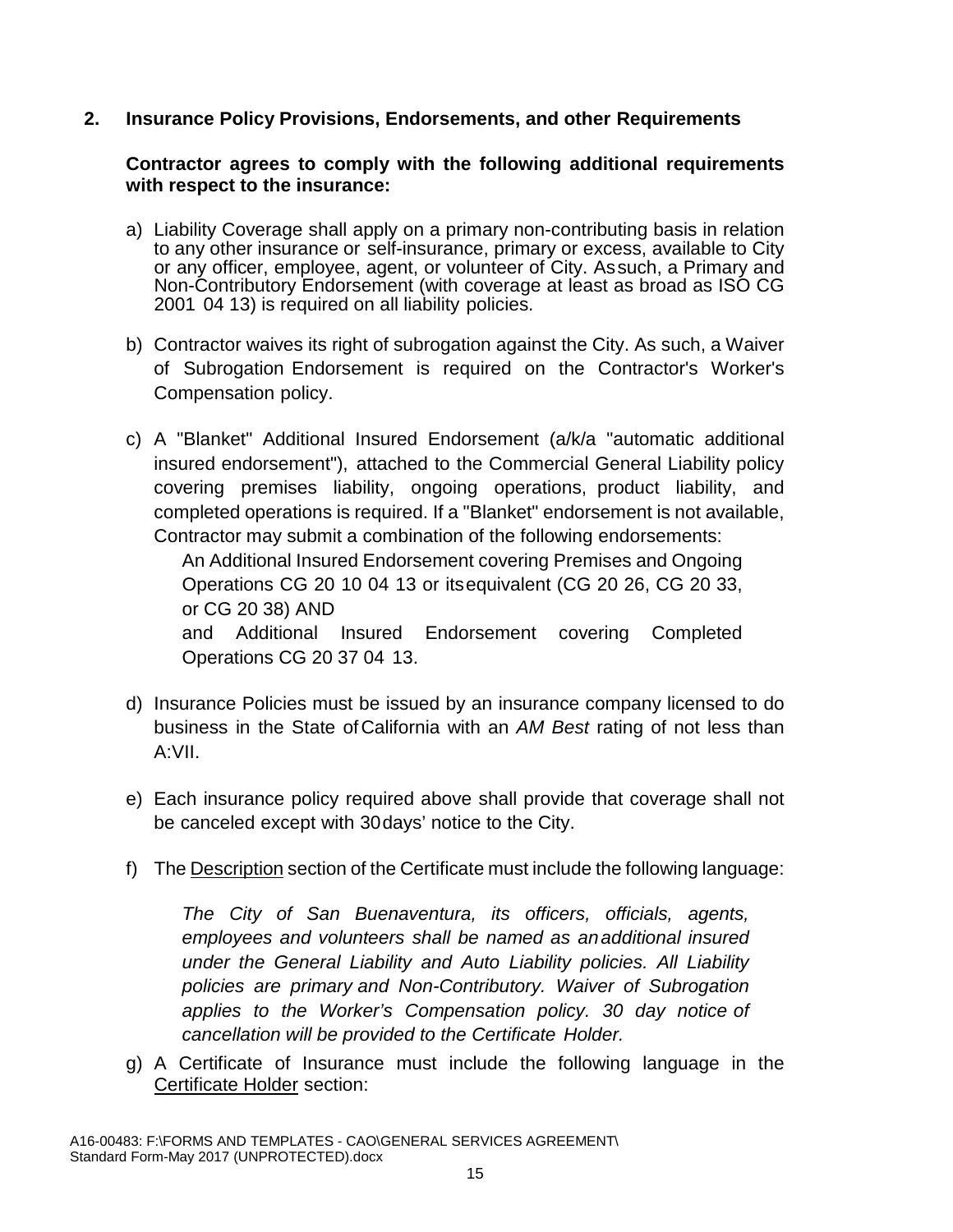*City of San Buenaventura, its officers, officials, agents, employees and volunteers 501 Poli Street Ventura, CA 93002*

- h) Contractor will provide proof that policies of insurance required herein expiring during the term of thisAgreement have been renewed or replaced with other policies providing at least the same coverage. Such proof will be submitted to the City within 10 days of renewal.
- i) Contractor shall provide evidence of the insurance required herein, satisfactory to City, consisting of certificate(s) of insurance and any required endorsements evidencing all of the coverages required. Anyfailure on the part of City or any other additional insured under these requirements to obtain proof of insurance required under this Agreement in no way waives any right or remedy of City or any other additional insured in this or any other regard.
- j) Contractor shall ensure that coverage provided to meet these requirements is applicable separately toeach insured, and that there will be no cross liability exclusions that preclude coverage for any legal action between Contractor and City, between Contractor and any other named insureds or additional insureds under the insurance policy, or between City and any party associated with City or City's officers, officials, employees, agents, or volunteers.
- k) Coverage shall not be limited to the vicarious liability or supervisory role of any additional insured. There shall be no cross liability exclusion and no Contractor limitation endorsement. In addition, there shall beno endorsement or modification limiting the scope of coverage for liability arising from pollution, explosion, collapse, underground property damage, or employment-related practices, except for a provision or endorsement limiting liability arising from pollution to liability caused by sudden or accidental pollution.
- l) Any umbrella liability insurance over primary insurance provided to meet primary limits shall apply to bodily injury, personal injury, and property damage, at a minimum. Coverage shall be as broad as any required underlying primary coverage, and shall include a "drop down" provision providing primary coverage for liability not covered by primary policies but covered by the umbrella policy. Coverage shall be provided with defense costs payable in addition to policy limits. Coverage shall have starting and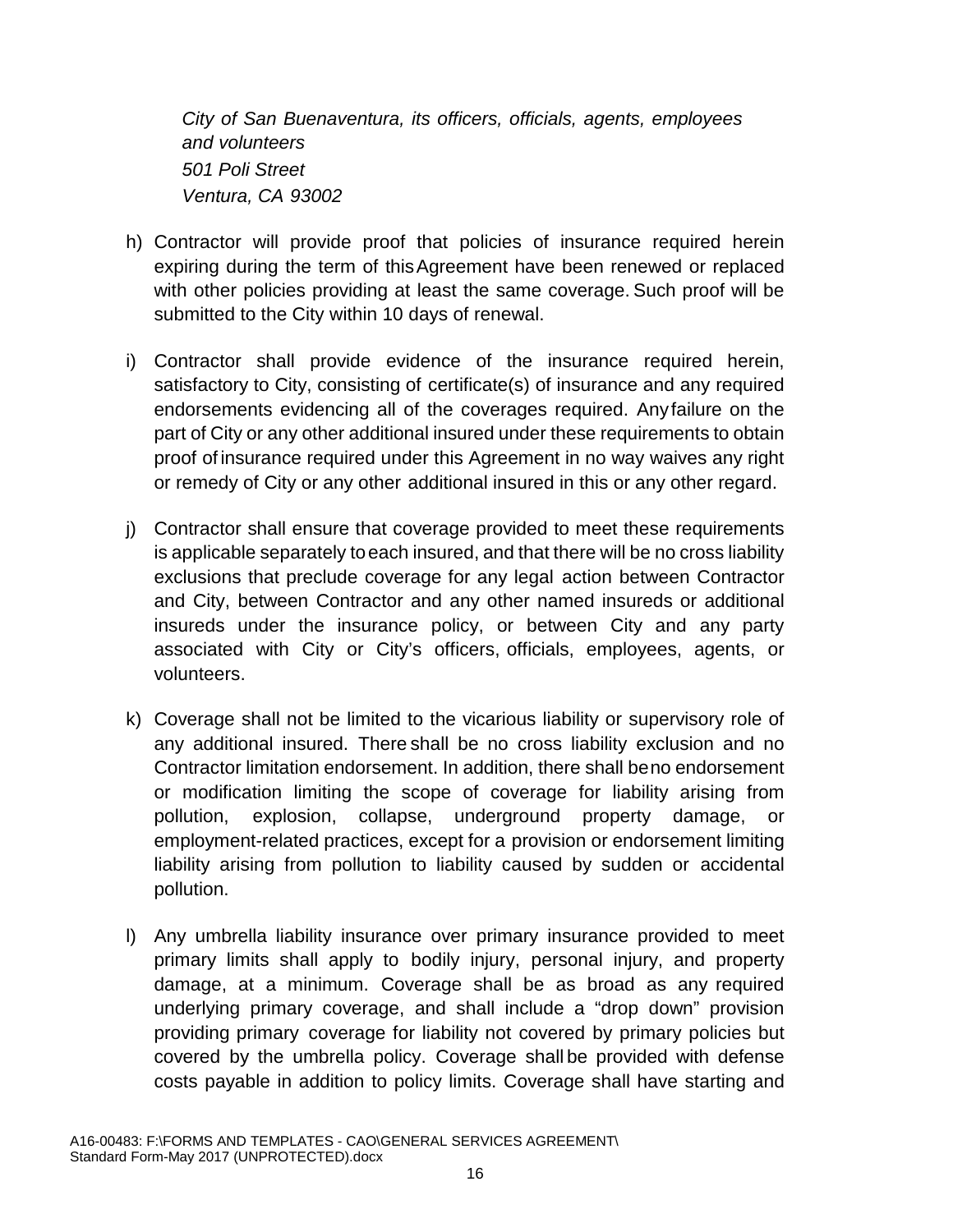ending dates concurrent with the underlying coverage.

- m) Coverage shall be written on an "occurrence basis" if such coverage is available, or on a "claims made" basis if not available. When coverage is provided on a "claims made" basis, Contractor shall continue tomaintain the insurance in effect for a period of three (3) years after this Agreement expires or is terminated. Such insurance shall have the same coverage and limits as the policy that was in effect duringthe term of this Agreement, and shall cover Contractor for all claims made by City arising out of any errors or omissions of Contractor, or the officers, employees or agents of Contractor during the time thisAgreement was in effect.
- n) Contractor shall require all sub-contractors or other parties hired by Contractor to perform any part of the services required by this Agreement to purchase and maintain all of the insurance specified above and submit evidence of all such insurance. Contractor shall obtain certificates evidencing such coverageand make reasonable efforts to ensure that such coverage is provided as required herein.
- o) No contract used by any Contractor, or contracts Contractor enters into on behalf of City, will reserve the right to charge back to City the cost of insurance required by this Agreement. When requested, Contractor shall provide City with all agreements with sub-Contractors or others with whom Contractor contracts on behalf of City, and with all certificates of insurance obtained in compliance with this paragraph. Failure ofCity to request copies of such documents will not impose any liability on City, or its employees.
- p) In the event any policy of insurance required under this Agreement does not comply with these requirements or is canceled and not replaced, City has the right, but not the duty, to obtain the insuranceit deems necessary to meet the requirements of this Agreement, and any premium paid by City for such insurance will be promptly reimbursed by Contractor, or, if not promptly reimbursed, deducted from anycompensation to be paid by City to Contractor pursuant to this Agreement.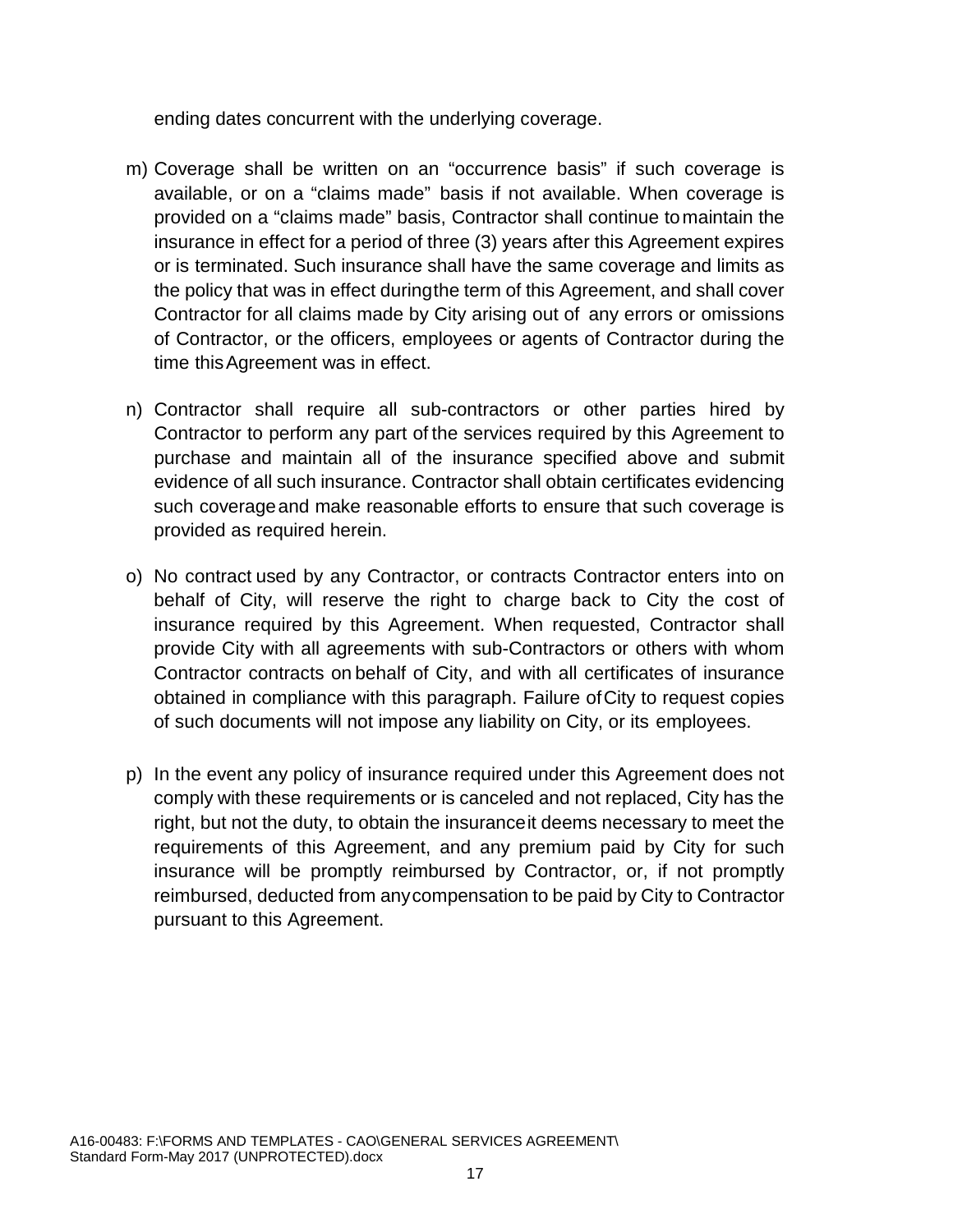- q) Requirements of specific coverage features or limits contained in this Section are not intended as a limitation on coverage, limits or other requirements, or a waiver of any coverage normally provided by any insurance. Specific reference to a given coverage feature is for purposes of clarification only and is not intended by any party to be all inclusive, or to the exclusion of other coverage, or a waiver of any type. Coverage shall not be limited to the specific location, individual, or entity designated as the addressof the project or services provided for by this Agreement. Insurance coverage limits are subject to changebased on the unique liability associated with each project over and above standard coverage limits at thediscretion of the City's Risk Manager or their designee.
- r) Contractor shall provide immediate notice to City of any claim against Contractor or any loss involvingContractor that could result in City or any of City's officers, employees, agents, or volunteers being named as a defendant in any litigation arising out of such claim or loss. City shall not incur any obligation or liability by reason of the receipt of such notice. However, City shall have the right, but notthe duty, to monitor the handling of any such claim or loss that is likely to involve City.
- s) In the event of any loss that is not insured due to the failure of Contractor to comply with these requirements, Contractor will be personally responsible for any and all losses, claims, suits, damages, defense obligations, and liability of any kind attributed to City, or City's officers, employees, agents, or volunteers as a result of such failure.

#### **Please note:**

- t) Automobile Liability insurance is not required if the Vendor and its employees does NO traveling in providing services for completion of the Agreement (e.g. telecommuting). If the Vendor has employees but no vehicles registered to the business (personal vehicles only), the non-owned and hired automobileliability coverage should be included in the Vendor's Commercial Auto Liability policy
- u) Workers Compensation insurance is not required if the Contractor is a sole proprietor/partner/corporateofficer with no employees. Otherwise, Worker's Compensation is required under CA Labor Code Section 3700. A Workers Compensation Insurance Waiver is required stating Contractor is a sole proprietor/partner/corporate officer with no employees. This waiver is to be included with the other submitted documents.